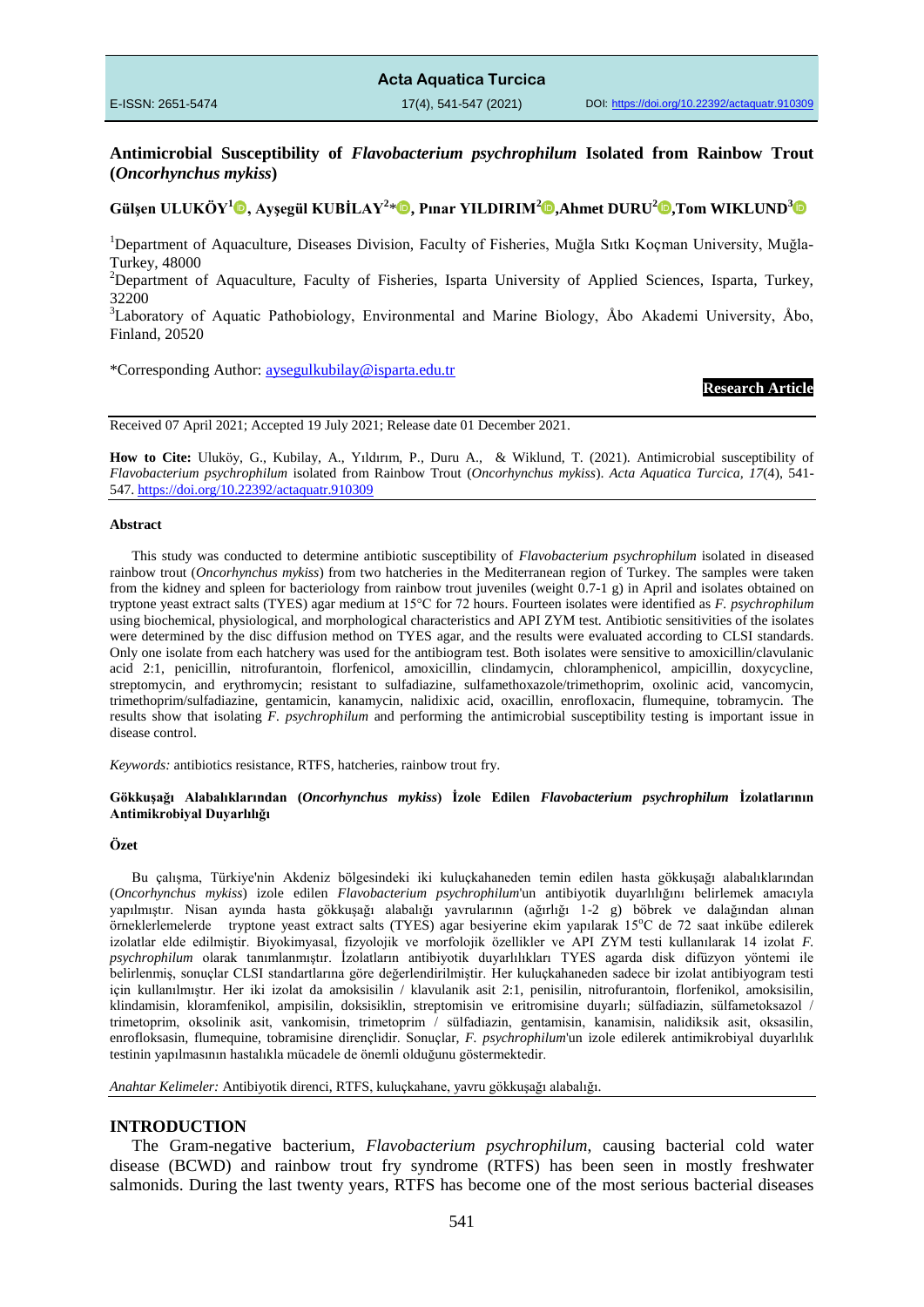in rainbow trout (*Oncorhynchus mykiss,* Walbaum) hatcheries in many parts of Europe. Outbreaks of diseases caused by *F. psychrophilum* are treated with antibiotics. A limited number of commercial vaccines are currently available in Chile and Norway but they are not suitable for fry fish (Madetoja, 2002; Gómez et al., 2014; Boyacioglu et al., 2015; Hoare et al., 2017). The only course of action which occurs in fry is the antibiotic treatment which has led to increased levels of antibiotic resistance (Henríquez-Núñez et al., 2012, Wahli and Madsen, 2018, Saticioglu et al., 2019).

In recent years, RTFS is causing mortality rates between 10% and 30%. Also, the cumulative mortality rate of fries found to be up to 70% in Turkey (Gultepe and Tanrıkul, 2006; Kubilay et al., 2009; Özcan and Sarıeyyüpoğlu, 2014; Boyacioglu et al., 2015). Previously, oxytetracycline and chlortetracycline were the only antimicrobial agents licensed for use in aquaculture. Currently, the use of oxytetracycline has dropped about 55% and 75% to treat flavobacteriosis disease in fish farms in the western Aegean region (Kum et al., 2008; Boyacioglu and Akar 2012). Nowadays, oxolinic acid and florfenicol antibiotics are licensed for use in fish. Today, florfenicol is the drug of choice. Until now, the resistance of *F. psychrophilum* to florfenicol has scarcely been reported in Turkey (Kum et al., 2008; Saticioglu et al., 2019).

Several studies carried out in different countries have also shown the differences in resistance profiles among *F. psychrophilum* isolates. Valdebenito and Avendano-Herrera (2009) found that *F. psychrophilum* isolates from Chile were resistant to sulphamethoxazole+trimethoprim but highly sensitive to amoxicillin. In Denmark, *F. psychrophilum* isolates were resistant to amoxicillin (11.6%), oxolinic acid (65.9%), oxytetracycline (67.7%), and sulphamethoxazole+trimethoprim (98.2%) (Bruun et al. 2000). In another study, Del Cerro et al. (2010) found that *F. psychrophilum* isolates originating from Spain were found resistant to oxytetracycline. Özcan and Sarieyyüpoğlu (2013), evaluated the antibacterial susceptibility of resistance profiles strains and found that strains sensitive to oxytetracycline, florfenicol, enrofloxacin, and ciprofloxacin. Among the studies, it is seen that much more variations on the antimicrobial resistance profile of *F. psychrophilum* that is the causative agent of RTFS*.*

This study aimed to determine the antimicrobial susceptibility of *F. psychrophilum* isolated from sick rainbow trout fries from two hatcheries in the Mediterranean region of Turkey.

## **MATERIALS and METHODS**

### **Samples Bacterial Isolation and Identification**

Fish samples were obtained from two hatcheries (F1 and G1) in the Mediterranean region of Turkey. Tissue samples for bacteriology were taken from rainbow trout fries which showed signs of diseases in April. Fish weighted 0.7-1 g and a total of 14 fish were examined. The samples were collected from the kidney and spleen and streaked onto ryptone yeast extract salts (TYES) agar (Holt et al., 1994). Agar plates were incubated at  $15^{\circ}$ C for 72 hours. Isolates were identified by using biochemical, physiological, and morphological characteristics by following the guidelines for the diagnosis of fish diseases and the international and national guidelines for animal welfare (OIE, [2003;](https://onlinelibrary.wiley.com/doi/10.1111/jfd.12901#jfd12901-bib-0029) Buller, 2004; Austin and Austin, 2016). and a rapid identification kit by using API ZYM test (Austin and Austin, 2016).

## **Antimicrobial Susceptibility Testing**

Antimicrobial sensitivities of the isolates were determined by the disc diffusion method on TYES agar. Only one isolate from each hatchery (F1, G1) was used for the antibiogram test. Antibiotic discs (Oxoid, England) (Total 24) were used for determining the resistance profiles. The results were evaluated according to guidelines of the Clinical and Laboratory Standards Institute (CLSI, 2014), Briefly, TYES broth was used to prepare bacterial suspensions. The turbidity of suspensions was adjusted to McFarland 0.5 and 100 μl aliquots were spread over TYES agar surface. Antibiotic discs were placed on the surface of the inoculated agar plates and the plates were incubated at 15<sup>o</sup>C for 5 days. After the incubation period, the inhibition zone diameters were measured and the results were evaluated according to the CLSI, 2014 and Van Vliet et al., 2017.

# **RESULT and DISCUSSION**

In this study, sick fish samples (14 fish) were obtained from two hatcheries (F1 and G1) in April from farms where the water temperature at  $(F1)$  was  $8 °C$  and another hatchery  $(G1)$  had  $13 °C$  and the fries infected with RTFS showed signs of diseases such as dorsal fin erosion, darkening body, and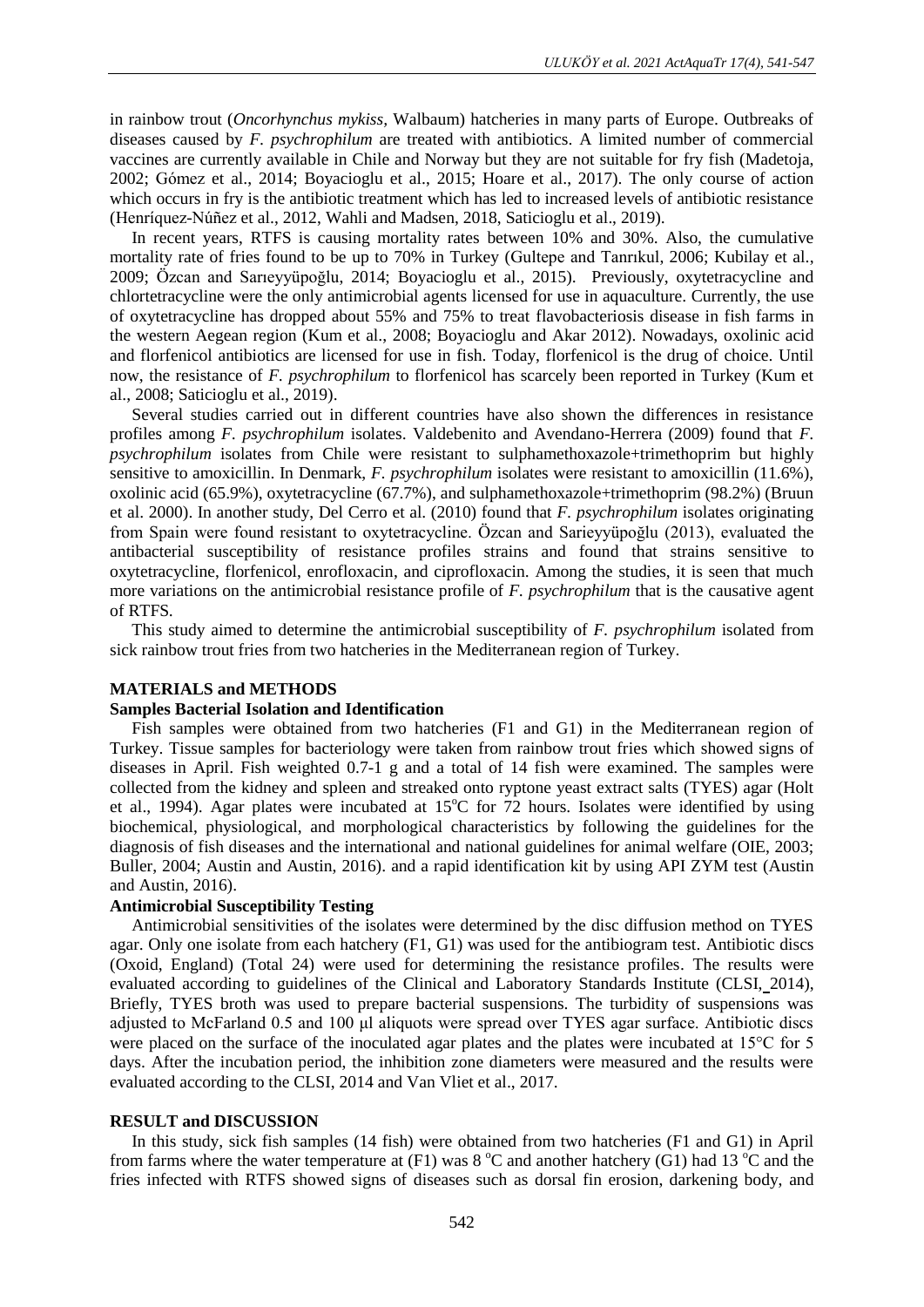splenomegaly (Figure 1). The result of the rapid identification test API ZYM on the isolates (F1 and G1) showed the pathogen as *F. psychrophilum* (Figure 2).



**Figure 1**. Dorsal fin deep erosion (left) and splenomegaly (right) in rainbow trout fries with RTFS



**Figure 2**. Result of API ZYM test for *F. psychrophilum*

The improvement of antimicrobial resistance by *F. psychrophilum* could be a concern since outbreaks regularly require the utilize of antimicrobials. During outbreaks, *F. psychrophilum* strains (Figure 3) were identified in fries of rainbow trout in the hatcheries. Both isolates from rainbow trout were sensitive to amoxicillin/clavulanic acid 2:1, penicillin, nitrofurantoin, florfenicol, amoxicillin, clindamycin, chloramphenicol, ampicillin, doxycycline, streptomycin, erythromycin, and tetracycline. The isolates were resistant to sulfadiazine, oxolinic acid, vancomycin, nalidixic acid, oxacillin, and tobramycin. While the examined isolates were sensitive to florfenicol, they were resistant to sulfonamides. The results indicate that antimicrobial susceptibility testing of *F. psychrophilum* is an important issue to be able to fight RTFS disease outbreaks.



**Figure 3**. Typical yellow colonies of *F. psychrophilum* on TYES agar

The results of the antibiotic susceptibility test in both *F.psychrophilum* isolates were found to be susceptible to 12, intermediate to 3, and resistant to 5 out of 24 examined antibiotics (Table 1). While, isolate F1 showed resistance against trimethoprim/sulfadiazine and kanamycin, isolate G1 was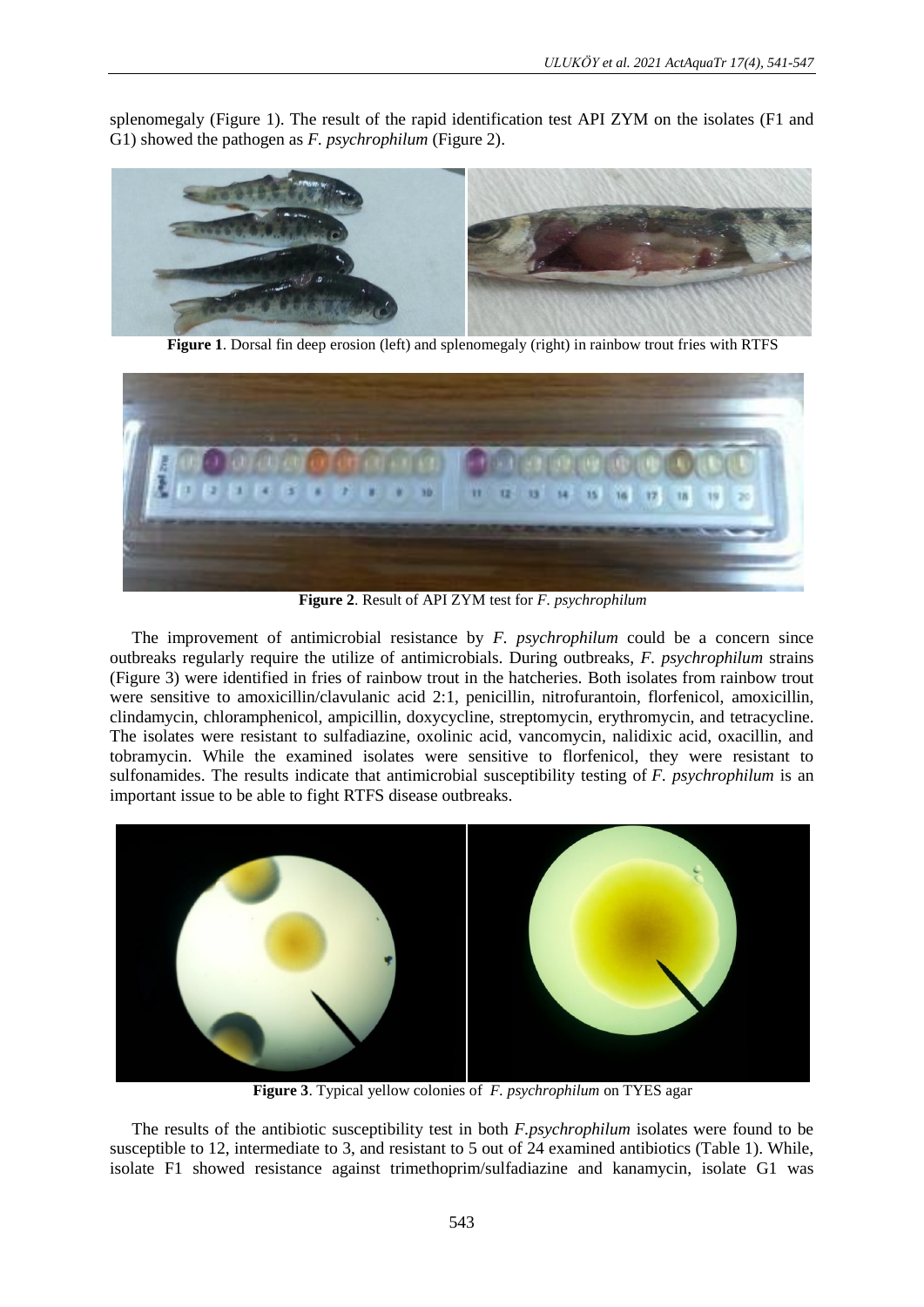susceptible to these antibiotics (Figure 4). The reason for it might be the developing resistance of the bacteria to these antibiotics in the hatchery F1. Saticioglu et al. (2019) reported that all isolates of *F. psychrophilum* were susceptible to amoxicillin and florfenicol.

| <b>Antibiotic Disc</b>                 | <b>Isolate, F1</b> | Isolate, G1       |
|----------------------------------------|--------------------|-------------------|
| Sulfadiazine $(25\mu g)$               | $R(0$ mm)          | $R(0$ mm)         |
| Florfenicol $(30\mu g)$                | S(53mm)            | S(57mm)           |
| Sulphamethoxazole/Trimethoprim (25µg)  | I $(10mm)$         | I $(14mm)$        |
| Chloramphenicol $(30\mu g)$            | S(47mm)            | S(43mm)           |
| Ampicillin $(10\mu g)$                 | S(38mm)            | S(39mm)           |
| Erythromycin $(15\mu g)$               | S(22mm)            | S(24mm)           |
| Oxolinic acid $(2\mu g)$               | $R(0$ mm)          | $R(0$ mm)         |
| Streptomycin $(10\mu g)$               | S(28mm)            | S(35mm)           |
| Vancomycin (30µg)                      | $R(0 \text{ mm})$  | R(13mm)           |
| Trimethoprim/ Sulfadiazine (30µg)      | $R(0 \text{ mm})$  | S(25mm)           |
| Gentamycin $(10\mu g)$                 | I $(13mm)$         | S(15mm)           |
| Nitrofurantoin (300µg)                 | S(57mm)            | S(53mm)           |
| Doxycycline $(30\mu g)$                | S(41mm)            | S(34mm)           |
| Kanamycin (30µg)                       | $R(0 \text{ mm})$  | S(20mm)           |
| Nalidixic Acid (30µg)                  | $R(0 \text{ mm})$  | $R(0$ mm)         |
| Amoxicillin $(25\mu g)$                | S(53mm)            | S(55mm)           |
| Penicillin $(10\mu g)$                 | S(57mm)            | S(60mm)           |
| Clindamycin $(2\mu g)$                 | S(47mm)            | S(44mm)           |
| Oxacillin $(1\mu g)$                   | $R(0 \text{ mm})$  | $R(0 \text{ mm})$ |
| Enrofloxacin (5µg)                     | I $(15mm)$         | I(20mm)           |
| Flumequin (30µg)                       | I $(20mm)$         | I $(10mm)$        |
| Tetracycline $(30\mu g)$               | S(38mm)            | S(30mm)           |
| Tobramycin (30µg)                      | $R(0 \text{ mm})$  | $R(0$ mm)         |
| Amoxicillin/Clavulanic acid 2:1 (30µg) | S(60mm)            | S(60mm)           |

 **Table 1**. Antibiotic susceptibility profiles of *F. psychrophilum* isolates

R, Resistance; S, Susceptible; I, Intermediate



**Figure 4**. Susceptibility test of *F. psychrophilum* against Amoxicillin/ Clavulanic acid 2:1 (S), Chloramphenicol (S) and Oxacillin (R)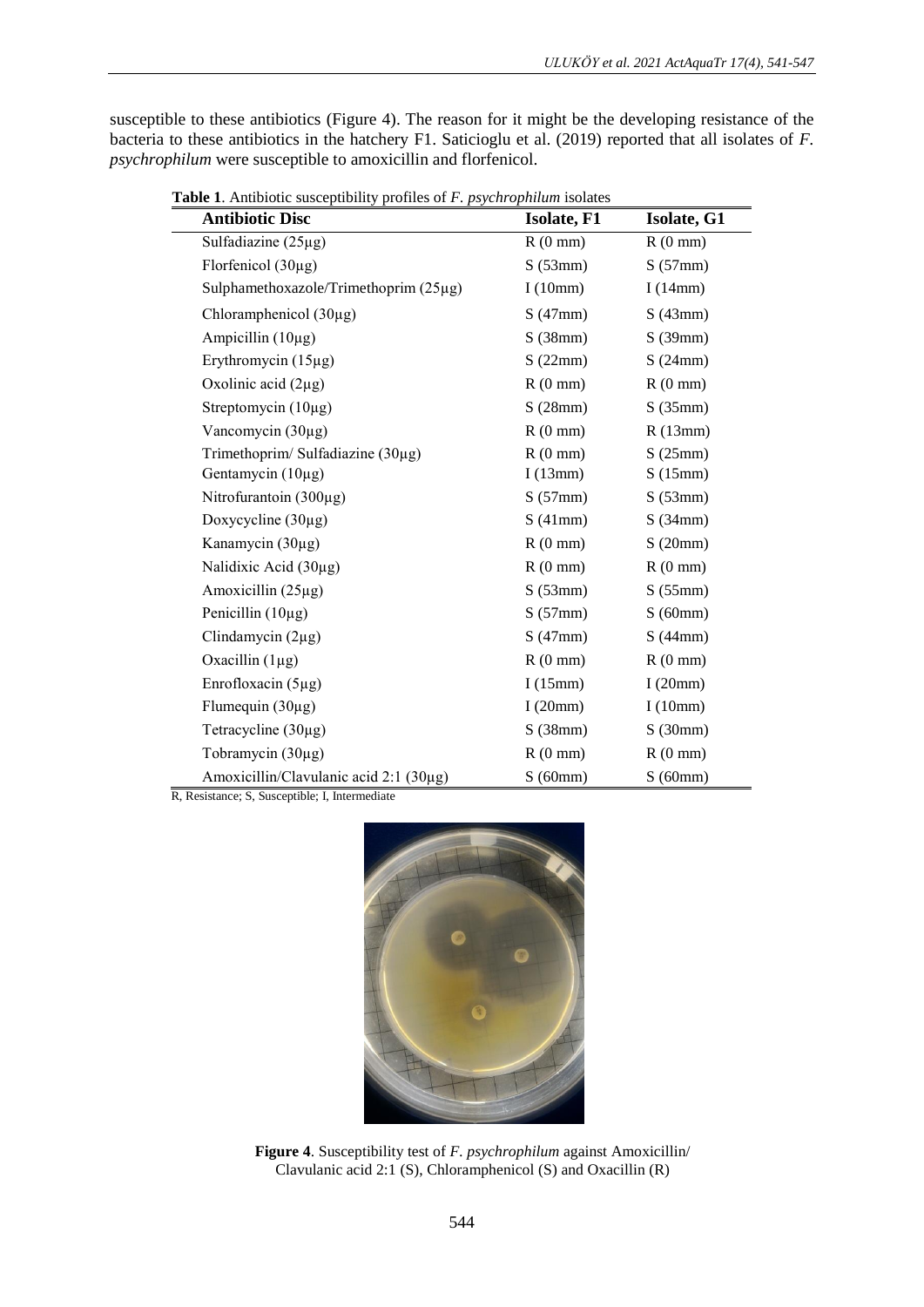Many studies have been performed to determine the antibiotic resistance profiles of *F. psychrophilum* in various regions of Turkey and quite variable profiles have been observed. Balta (1997) recorded that *F. psychrophilum* was sensitive to nitrofurans but resistant to flumequine, sulphonamides, and oxolinic acid. Diler et al. (2003) have reported that two *F. psychrophilum* isolates were sensitive to amoxicillin-clavulanic acid, oxytetracycline, and gentamicin but resistant to trimethoprim. In another study, five *F. psychrophilum* isolates from rainbow trout farms in eastern Anatolia were reported to be sensitive to oxytetracycline, erythromycin, gentamicin, nitrofuran, and amoxicillin-clavulanic acid, but resistant to chloramphenicol and penicillin (İspir et al., 2004). Boyacioglu (2007) reported that a total of 20 *F. psychrophilum* strains isolated from an outbreak in Muğla province were resistant to ampicillin (95%), sulphamethoxazole (95%), erythromycin (45%), and oxytetracycline (20%) but sensitive to enrofloxacin (100%). In these studies, different techniques were used to evaluate antibiotic resistance profiles. In the Mediterranean region, 13 *F. psychrophilum*  strains isolated from different outbreaks were resistant to enrofloxacin (23%), amoxicillin (46.2%), erythromycin (61.5%), kanamycin (30.8%), cefoperazone (46.2%), and oxolinic acid (53.8%) (Didinen et al., 2005). Durmaz et al. (2012), showed that *F. psychrophilum* isolates were resistant to neomycin, ampicillin, amoxicillin, and kanamycin. Furthermore, 80%, 40%, 20%, and 20% of these isolates were resistant to erythromycin, cefoperazone, oxolinic acid, and sulphamethaxazole+trimetoprim, respectively. However, all the strains were 100% sensitive to oxytetracycline and enrofloxacin. It was considered that these variable resistance profiles may be due to the widespread use of different antibiotics or to differences among the strains. Several studies carried out in different countries have also shown the differences in resistance profiles among *F. psychrophilum* isolates. Valdebenito and Avendano-Herrera (2009) found that *F. psychrophilum*  isolates from Chile were resistant to sulphamethoxazole+trimethoprim but highly sensitive to amoxicillin. 387 *F. psychrophilum* isolates were resistant to amoxicillin (11.6%), oxolinic acid (65.9%), oxytetracycline (67.7%), and sulphamethoxazole+trimethoprim (98.2%) in Denmark (Bruun et al., 2000). In another study, Del Cerro et al. (2010) found that 25 *F. psychrophilum* isolates originating from Spain were found resistant to oxytetracycline (>80%). The findings of the present study were not in agreement with those mentioned above. However, Rangdale et al. (1997), reported identical results to the current study concerning sensitivity to enrofloxacin. These differences in antibiotic resistance profiles of *F. psychrophilum* might be due to the use of different techniques or isolated strain variations. Ngo et al. (2018) determined the antimicrobial susceptibilities of 133 *F. psychrophilum* strains. They found a high categorical agreement between the classifications of the isolates for florfenicol (100%), oxytetracycline (93%), and oxolinic acid (99%). Mwega et al. (2020), reported that assessing the antimicrobial susceptibility of Flavobacteriaceae family members isolated from Nile tilapia (*Oreochromis niloticus*). The antimicrobial susceptibility of 67 Flavobacteriaceae isolates originating mainly from ponds and Lake Victoria against 19 antimicrobial agents was determined. Overall, most isolates were found to be susceptible to enrofloxacin (97%). Özcan and Sarıeyyüpoğlu (2013), found *F. psychrophilum* strains were sensitive to oxytetracycline, florfenicol, enrofloxacin, and ciprofloxacin. These results are similar to our results for florfenicol (sensitive) but different for enrofloxacin (intermediate).

In conclusion, *F. psychrophilum* was isolated from commercial rainbow trout hatcheries in the Mediterranean region of Turkey. To control *F. psychrophilum* infections and to ensure the rational use of antibiotics, it is important to run the antibiotic susceptibility tests by using standard methods (CLSI, 2014). It is concluded that the most critical point is *F. psychrophilum* antimicrobial resistance patterns should be determined to treat the disease in farms in each region and country.

#### **ACKNOWLEDGEMENTS**

The author P.Y. is supported by Turkish Council of Higher Education (YOK) 100/2000 PhD scholarship program.

### **REFERENCES**

Austin, B. and A. Austin (2016). Bacterial fish pathogens: Disease in farmed and wild fish. 6th ed.; Publisher: Springer-Praxis, Goldalming.

Balta, F. (1997). Kültürü yapılan alabalıklarda *(Oncorhynchus mykiss)* görülen *Flexibacter psychrophila*  enfeksiyonu. IX. Ulusal Su Ürünleri Sempozyumu. 17-19 Eylül 1997. Eğirdir/Isparta. 641-648.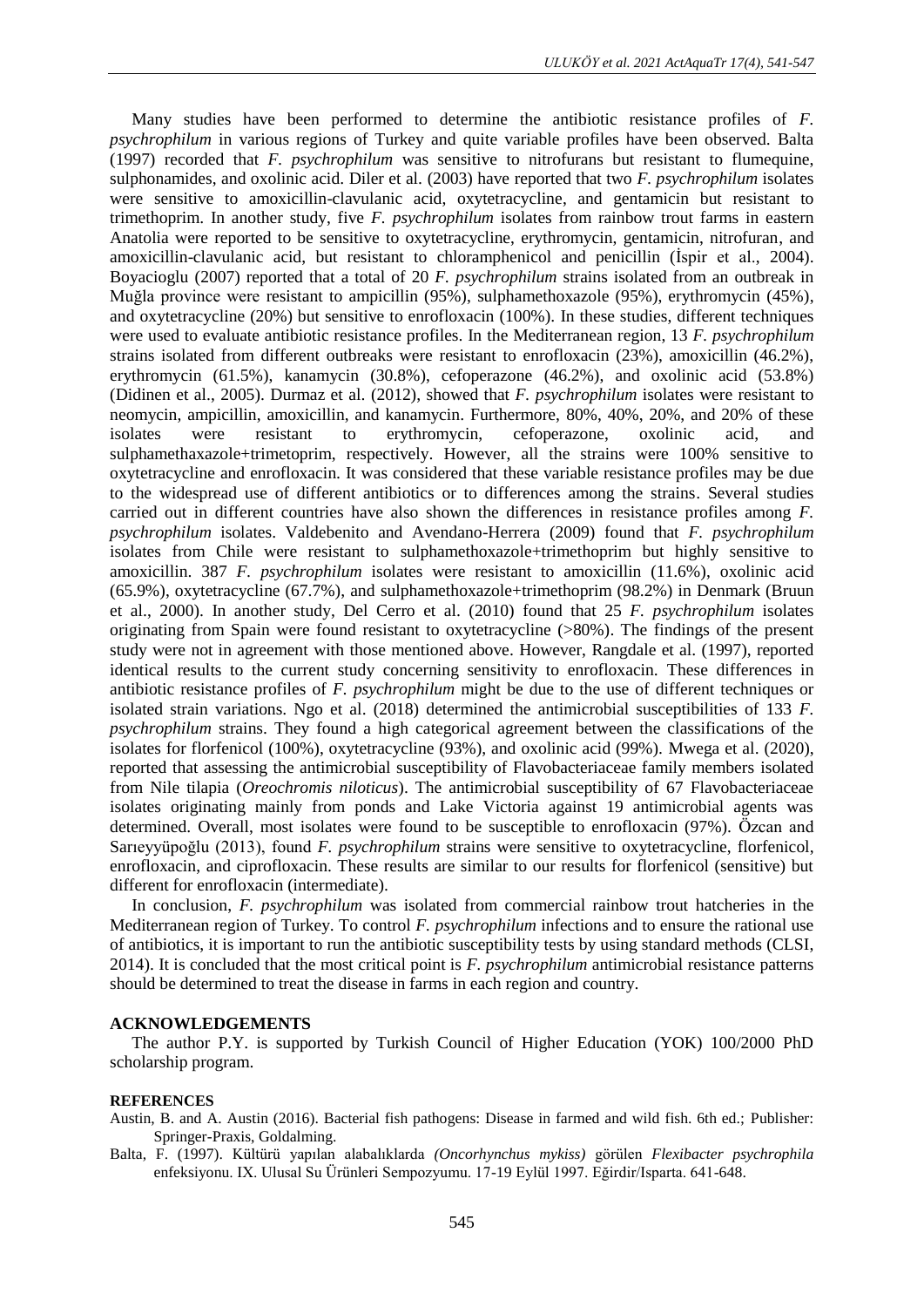- Bruun, M.S., Schmidt, A.S., Madsen, L., & Dalsgaard, I. (2000). Antimicrobial resistance patterns in Danish isolates of *Flalobacterium psychrophilum. Aquaculture*, 187, 201-212.
- Boyacioglu, M., (2007). Gökkuşağı alabalıklarında *(Oncorhynchus Mykıss)* RTFS'ye (Rainbow Trout Fry Syndrome) neden olan *Flavobacterıum Psychrophilum* etkeninin izolasyonu ve antibakteriyel sağaltım seçeneğinin belirlenmesi. T.C. Adnan Menderes Üniversitesi, Sağlık Bilimleri Enstitüsü, Farmakoloji ve Toksikoloji Anabilim Dalı, Aydın.
- Boyacioglu, M., & Akar, F. (2012). Isolation of *Flavobacterium psychrophilum* causing rainbow trout fry syndrome and determination of an effective antibacterial treatment in rainbow trout (*Oncorhynchus mykiss*) fry. *Journal of The Faculty of Veterinary Medicine, Kafkas University*; 18: 197–203.
- Boyacioglu, M., Kum, C., Kirkan, Ş., Sekkin, S., Parin, U., Karademir, Ü., & Akar, F. (2015). Comparison of in vitro and in vivo antibacterial efficacy for the control of *Flavobacterium psychrophilum* in rainbow trout (*Oncorhynchus mykiss*) fry: the first genotypical evidence in West Aegean region of Turkey. *Turkish Journal of Veterinary and Animal Sciences*, *39*(3), 314-321.
- Buller, N., 2004. Bacteria from fish and other aquatic animals: A practical dentification manual. Publisher: CABI Publishing, UK.
- CLSI (2014). Performance Standards for Antimicrobial Susceptibility Testing of Bacteria Isolated from Aquatic Animals; *Second Informational Supplement. CLSI document VET03/04-S2.* Clinical and Laboratory Standards Institute, Wayne, PA.
- Del Cerro, A., Marquez, I., & Prieto, J.M. (2010). Genetic diversity and antimicrobial resistance of *Flavobacterium psychrophilum* isolated from cultured rainbow trout*, Onchorynchus mykiss* (Walbaum), in Spain. *Journal of Fish Diseases*, 33,285-291.
- Didinen, B.I., Diler, O., Ekici, S., & Altun, S. (2005). *Flavobacterium psychrophilum* izolatlarının teşhisinde API ZYM kullanımı ve ATB VET ile antimikrobiyal duyarlılığın belirlenmesi. *SDÜ Eğirdir Su Ürünleri Fakültesi Dergisi*, 1, 64-70.
- Diler, Ö., Altun, S., & Işıklı, B.I. (2003). Kültürü yapılan gökkuşağı alabalığı *(Oncorhynchus mykiss)*'ndan izole edilen *Flavobacterium psychrophilum*'un fenotipik karakterleri. *SDÜ Fen Bilimleri Enstitüsü Dergisi*, 7, 1-8.
- Durmaz, Y., Onuk, E. E., & Ciftci, A. (2012). Investigation of the presence and antibiotic susceptibilities of *Flavobacterium psychrophilum* in rainbow trout farms (*Oncorhynchus mykiss* Walbaum, 1792) in The Middle and Eastern Black Sea Regions of Turkey. *Ankara Üniversitesi Veteriner Fakultesi Dergisi*,*59*, 141-146.
- Gómez, E., Mendez, J., Cascales, D., & Guijarro, J.A. (2014). *Flavobacterium psychrophilum* vaccine development: A difficult task. *Microbial Biotechnology.* **7**:414–423.
- Gultepe, N., & Tanrikul, T. T. (2006). Treatment methods of *Flavobacterium psychrophilum*: cause of rainbow trout fry syndrome (RFTS) and bacterial cold water disease (BCWD) in Turkey. *Journal of Fisheries International*, *1*(2-4), 102-105.
- Henríquez-Núñez, H., Evrard, O., Kronvall, G., & Avendaño-Herrera, R. (2012). Antimicrobial susceptibility and plasmid profiles of *Flavobacterium psychrophilum* strains isolated in Chile. *Aquaculture*, *354*, 38-44.
- Holt, J. G., Krieg, N. R., Sneath, P. A., Staley, J. T., & Williams, S. T. (1994). *Bergey's Manual of Determinate Bacteriology*. 9th edn. Williams & Wilkins, Baltimore, USA.
- Hoare, R., Ngo, T. P., Bartie, K. L., & Adams, A. (2017). Efficacy of a polyvalent immersion vaccine against *Flavobacterium psychrophilum* and evaluation of immune response to vaccination in rainbow trout fry (*Onchorynchus mykiss* L.). *Veterinary Research*, *48*(1), 1-13.
- İspir, Ü., Şeker, E., Sağlam, N., & Dörücü, M. (2004). Doğu Anadolu Bölgesi'nde bazı Gökkuşağı alabalığı (*Oncorhynchus mykiss*) işletmelerinde görülen *Flavobacterium psychrophilum* enfeksiyonunun araştırılması. *Fırat Üniversitesi Fen ve Mühendislik Bilimleri Dergisi*, *16*(4), 718-724.
- Kubilay, A., Altun, S., Didinen, B.I., Ekici, S., & Diler, O. (2009). Isolation of *Flavobacterium psychrophilum* in farmed rainbow trout (*Oncorhynchus mykiss*). *Journal of The Faculty of Veterinary Medicine, Kafkas University*; 15: 709–715 (in Turkish with English abstract).
- Kum, C., Kirkan, S., Sekkin, S., Akar, F., & Boyacioglu, M. (2008). Comparison of in vitro antimicrobial susceptibility in *Flavobacterium psychrophilum* isolated from rainbow trout fry. *Journal of Aquatic Animal Health*, *20*(4), 245-251.
- Madetoja, J. (2002). *Flavobacterium psycrophilum*: characterisation, experimental transmission and ocuurence in fish and fish farming enviroments. Academic Dissertation, Finland, 1-37.
- Mwega, E., Chengula, A., Colquhoun, D., Mutoloki, S., Mdegela, R., Evensen, Ø., & Wasteson, Y. (2020). Antimicrobial susceptibility of Flavobacteriaceae isolates from Nile Tilapia (*Oreochromis niloticus*) in Tanzania. *African Journal of Microbiology Research*, *14*(1), 42-50.
- Ngo, T. P., Smith, P., Bartie, K. L., Thompson, K. D., Verner-Jeffreys, D. W., Hoare, R., & Adams, A. (2018). Antimicrobial susceptibility of *Flavobacterium psychrophilum* isolates from the United Kingdom. *Journal of Fish Diseases*, 41(2), 309-320.